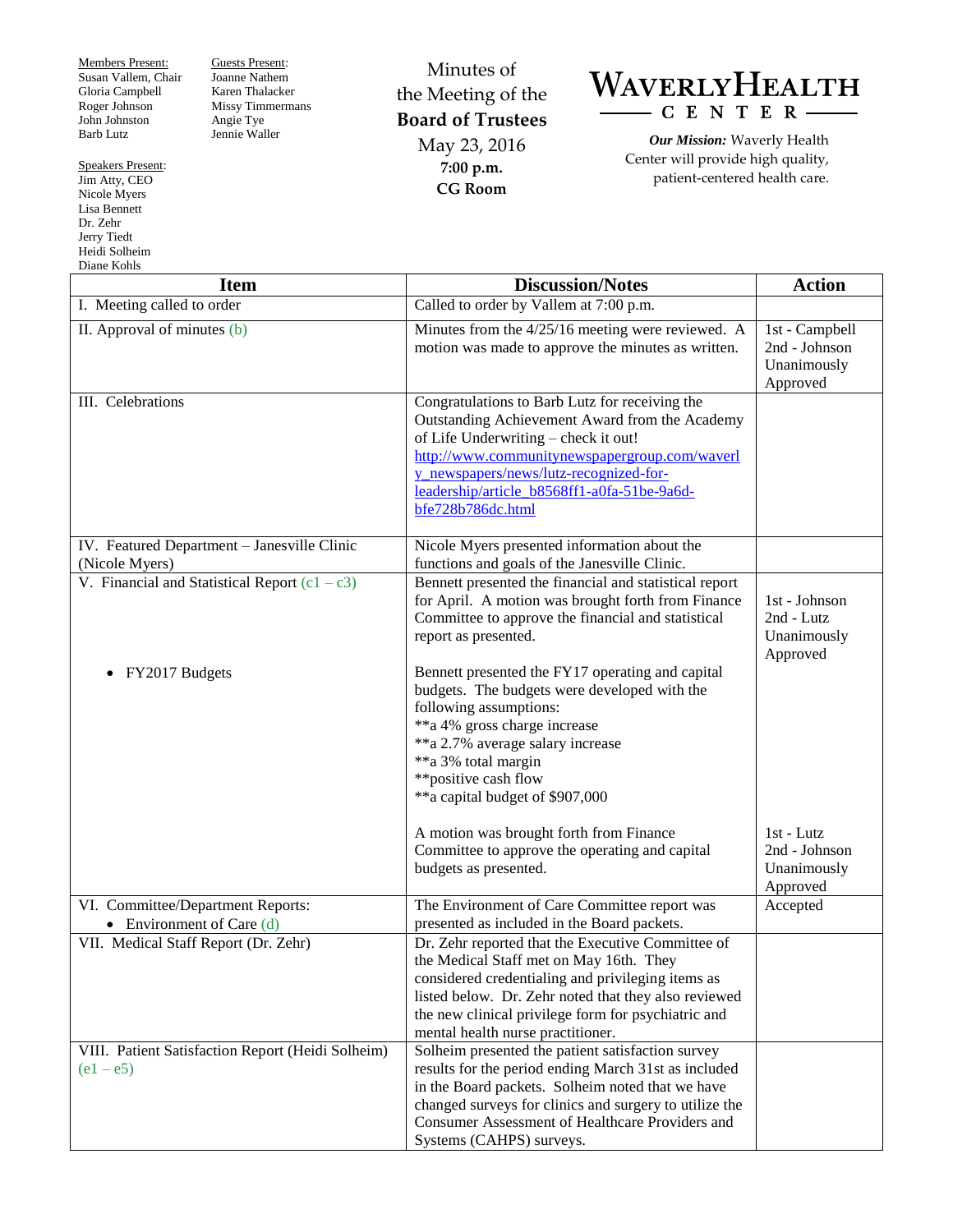| IX. C.E.O.'s Report                                                                                                                                                                                                                                                                                                                                                                                                                                                                                                                                                                                                                                                                                                                                                                                                             |                                                                                                                                                                                                                                                                                                                                                                             |                                                         |
|---------------------------------------------------------------------------------------------------------------------------------------------------------------------------------------------------------------------------------------------------------------------------------------------------------------------------------------------------------------------------------------------------------------------------------------------------------------------------------------------------------------------------------------------------------------------------------------------------------------------------------------------------------------------------------------------------------------------------------------------------------------------------------------------------------------------------------|-----------------------------------------------------------------------------------------------------------------------------------------------------------------------------------------------------------------------------------------------------------------------------------------------------------------------------------------------------------------------------|---------------------------------------------------------|
| • Physician Recruitment                                                                                                                                                                                                                                                                                                                                                                                                                                                                                                                                                                                                                                                                                                                                                                                                         | Atty presented a physician recruitment update.                                                                                                                                                                                                                                                                                                                              |                                                         |
| <b>IGT Contract Discussion</b>                                                                                                                                                                                                                                                                                                                                                                                                                                                                                                                                                                                                                                                                                                                                                                                                  | Atty presented information about a current line item<br>on an appropriations bill which would provide<br>funding for geriatric service continuity. Discussion<br>was held regarding the potential of working with a<br>third party to develop contracts if the line item is<br>passed. The consensus of the Board was to pursue<br>the opportunity if it becomes available. |                                                         |
| <b>Provider Relations Update</b><br>$\bullet$                                                                                                                                                                                                                                                                                                                                                                                                                                                                                                                                                                                                                                                                                                                                                                                   | Atty presented a provider relations update, noting<br>that we have signed a visiting specialty clinic lease<br>agreement for a dermatology clinic. Atty also noted<br>that we have terminated a specialty clinic lease due<br>to lack of need.                                                                                                                              |                                                         |
| <b>Information Systems Update</b><br>$\bullet$                                                                                                                                                                                                                                                                                                                                                                                                                                                                                                                                                                                                                                                                                                                                                                                  | Tiedt presented an information systems update,<br>noting the work that has taken place in regard to the<br>eCW unified medical record project. He reported<br>that the patient portal and Healow (mobile ap)<br>projects were launched in May. Discussion was held<br>on engaging patients in the use of the patient portal.                                                |                                                         |
| X. Old Business                                                                                                                                                                                                                                                                                                                                                                                                                                                                                                                                                                                                                                                                                                                                                                                                                 | There was no old business.                                                                                                                                                                                                                                                                                                                                                  |                                                         |
| XI. New Business<br>• Walk-In Clinic Holidays                                                                                                                                                                                                                                                                                                                                                                                                                                                                                                                                                                                                                                                                                                                                                                                   | Kohls presented a request from Walk-In Clinic<br>providers to close the clinic on Christmas Day.<br>Kohls reported that this has historically been a low<br>volume day in the clinic. Discussion was held<br>regarding the valuable service the clinic provides to<br>the community. Board members agreed that the<br>Walk-In Clinic could be closed on Christmas Day.      |                                                         |
| Request for Privileges:<br>Kathie Whitt, DPM - Courtesy,<br>Podiatry. Family Foot Health Care<br>• Ryan Holdsworth, MD - Courtesy,<br>Radiology, RCI<br>■ Wei Ouyang, MD - Courtesy,<br>Radiology, RCI<br>• Umar Chaudhry, MD - Consulting,<br>Radiology, RCI<br>Raleigh Johnson, MD - Consulting,<br>Radiology, RCI<br>• Sheila Foster, $DO - Consulting$ ,<br>Radiology, RCI<br>• Brian Hopper, MD - Courtesy,<br>Radiology, RCI<br>• Christopher Goetzinger, MD - Active,<br>Family Practice, Unity Point<br>· James Vodvarka, DO - Active,<br>Hospitalist - Family Practice/Emergency<br>Medicine, Wapiti Medical Group<br>• Jodi Bangasser, ARNP - Active, Family<br>Practice, WHC<br>Stacia Danielson, ARNP - Active,<br>Psychiatry & Mental Health, WHC<br>• David Lenninger, CRNA -<br>Locums/Courtesy, Anesthesia, WHC | Privileging items were presented as individually<br>listed at left. All files have been reviewed by the<br>Executive Committee of the Medical Staff. The<br>Executive Committee recommends approval. A<br>motion was made to approve all privileging items as<br>individually considered and recommended by the<br>Executive Committee of the Medical Staff.                | 1st - Johnston<br>2nd - Lutz<br>Unanimously<br>Approved |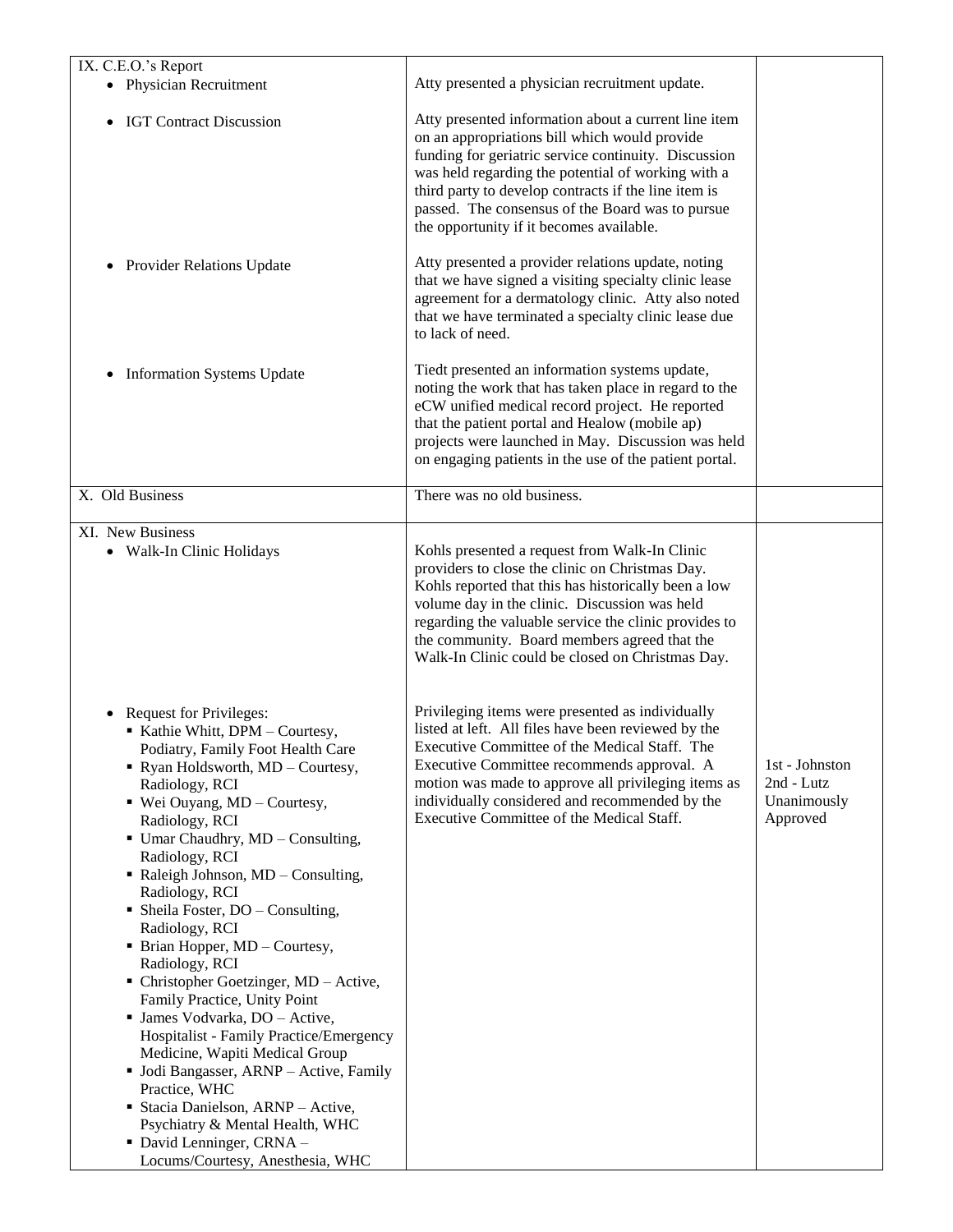| • Berri Swasand, MD - Courtesy,                      |  |
|------------------------------------------------------|--|
| Emergency Medicine, WHC                              |  |
| • Jessica Webb, DO – Active, Family                  |  |
| Practice, WHC                                        |  |
|                                                      |  |
|                                                      |  |
| Provisional Appointment to Medical Staff:            |  |
| • Don Gale, MD - Consulting, Pathology,              |  |
| CompHealth/Unity Point                               |  |
| • Stephen Gogel, OPA-C – Courtesy,                   |  |
|                                                      |  |
| Orthopedics, WFHC                                    |  |
| • Dennis Mangrich, OPA-C – Courtesy,                 |  |
| Orthopedics, WFHC                                    |  |
| • Joshua Zawacki, DO – Consulting,                   |  |
| Radiology, RCI                                       |  |
| • John Craig Vana, CRNA -                            |  |
|                                                      |  |
| Locums/Courtesy, Anesthesia, WHC                     |  |
|                                                      |  |
| Extension of Appointment to Medical<br>٠             |  |
| Staff:                                               |  |
| Kamran Karimi, MD - Courtesy,                        |  |
|                                                      |  |
| General Surgery, WFHC                                |  |
| $\blacksquare$ Kent Nickell, MD – Consulting,        |  |
| Pathology, Northeast Iowa Pathology                  |  |
| Associates, P.C.                                     |  |
|                                                      |  |
| Reappointments to Medical Staff:                     |  |
|                                                      |  |
| Amber Crawford, DO - Active, General                 |  |
| Surgery, WHC                                         |  |
| Amber Hines, CRNA - Active,                          |  |
| Anesthesia, WHC                                      |  |
| $\blacksquare$ Michele Martins, MD – Active, OB/Gyn, |  |
| <b>WHC</b>                                           |  |
| • Megan McMillin, PA-C – Active,                     |  |
|                                                      |  |
| Family Practice, WHC                                 |  |
| • Stacy Wagner, DO – Active, Pediatrics,             |  |
| <b>WHC</b>                                           |  |
| • Joan Blanchard, RN - Consulting,                   |  |
| Physician-Employed RN, CVMS                          |  |
| $\blacksquare$ James Cafaro, MD – Consulting,        |  |
| Pulmonary Medicine/Sleep Disorders,                  |  |
|                                                      |  |
| <b>CVMS</b>                                          |  |
| • Arnold Delbridge, MD – Courtesy,                   |  |
| Orthopedic Surgery, CVMS                             |  |
| • Himanshu Tandon, MD - Consulting,                  |  |
| Cardiology, CVMS                                     |  |
| • Christopher Adams, MD - Courtesy,                  |  |
| Urology, Mason City Clinic                           |  |
|                                                      |  |
| Gregory Lantz, DPM - Courtesy,                       |  |
| Podiatry, Family Foot Health Care                    |  |
| • Lee Fagre, MD – Active, Family                     |  |
| Practice, WFHC                                       |  |
| • David Visokey, DO - Courtesy,                      |  |
| Pulmonary Medicine, WFHC                             |  |
| • Benjamin Mason, MD - Courtesy,                     |  |
|                                                      |  |
| Ophthalmology, Wolfe Eye Clinic                      |  |
| • Sarah Pauley, MD - Courtesy,                       |  |
| Radiology, RCI                                       |  |
| Scott Johnson, PA-C - Active, Family                 |  |
| Practice, Unity Point                                |  |
| Richard Mauer, MD - Courtesy,                        |  |
| Ophthalmology, Mauer Eye Center                      |  |
|                                                      |  |
| • David Rathe, DO - Active, Internal                 |  |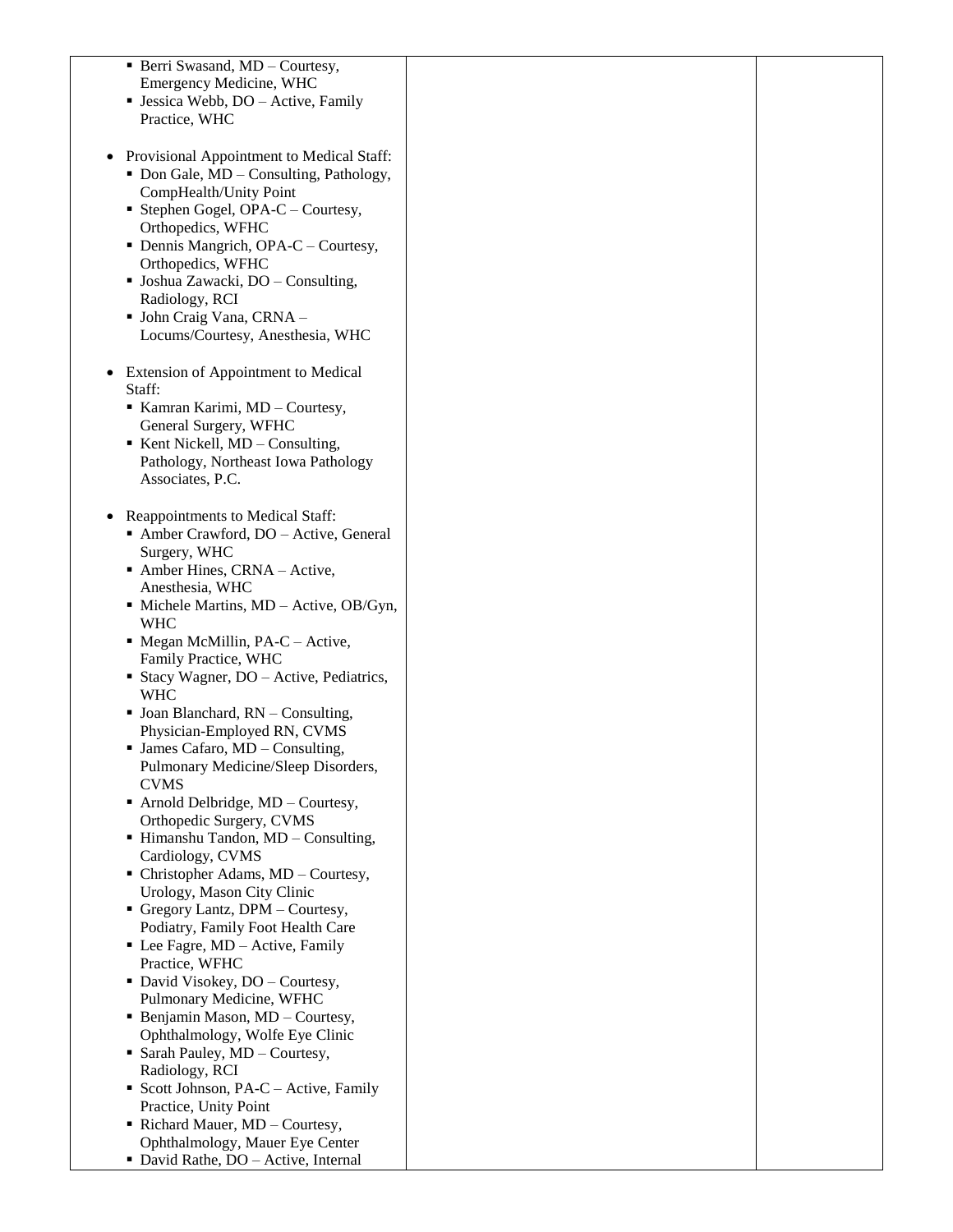| Medicine/Pediatrics, Unity Point                         |                                                      |                |
|----------------------------------------------------------|------------------------------------------------------|----------------|
|                                                          |                                                      |                |
| Change in Category:                                      |                                                      |                |
| • Michael Berstler, MD - Active to                       |                                                      |                |
| Honorary, Family Medicine, Unity Point                   |                                                      |                |
| $\blacksquare$ Joan Blanchard, RN – Consulting to        |                                                      |                |
| Courtesy, Physician-Employed RN,                         |                                                      |                |
| <b>CVMS</b>                                              |                                                      |                |
|                                                          |                                                      |                |
| Continuation of Provisional Status on                    |                                                      |                |
| <b>Medical Staff:</b>                                    |                                                      |                |
| Cary Rose, MD - Active, Cardiology,                      |                                                      |                |
| <b>WHC</b>                                               |                                                      |                |
|                                                          |                                                      |                |
| Resignations from Medical Staff:                         |                                                      |                |
| • Barb Burkle, ARNP – Consulting,                        |                                                      |                |
| Gastroenterology, CVMS                                   |                                                      |                |
| • Jeffrey Clark, DO - Courtesy,                          |                                                      |                |
| Orthopedics, CVMS                                        |                                                      |                |
| ■ Vinay Kantamneni, MD – Consulting,                     |                                                      |                |
| Nephrology, CVMS                                         |                                                      |                |
| • Lisa Maher, ARNP – Courtesy,                           |                                                      |                |
| Cardiology, CVMS                                         |                                                      |                |
| - Ravindra Mallavarapu, MD -                             |                                                      |                |
| Consulting, Gastroenterology, CVMS                       |                                                      |                |
| • Thomas Petrie, DO – Consulting,<br>Ophthalmology, CVMS |                                                      |                |
| • Abbie Schrader, ARNP - Courtesy,                       |                                                      |                |
| Cardiology, CVMS                                         |                                                      |                |
| • Dean Hutchison, CRNA - Courtesy,                       |                                                      |                |
| Anesthesia, WHC/Locums                                   |                                                      |                |
| • Clay Hallberg, DO - Courtesy,                          |                                                      |                |
| Emergency Medicine, EPA                                  |                                                      |                |
| • Daniel Darnold, MD - Active, Family                    |                                                      |                |
| Practice, Unity Point                                    |                                                      |                |
| Kayla Emter, DPM (Resident) -                            |                                                      |                |
| Courtesy, Podiatry, WFHC                                 |                                                      |                |
| • Michael Slavin, DO – Consulting,                       |                                                      |                |
| Nephrology, WFHC                                         |                                                      |                |
| Travis Tidwell, DPM (Resident) -                         |                                                      |                |
| Courtesy, Podiatry, WFHC                                 |                                                      |                |
| • Paula Vroman, OPA-C – Consulting,                      |                                                      |                |
| Orthopedics, WFHC                                        |                                                      |                |
|                                                          | The new clinical privilege form, listed at left, was |                |
| New Clinical Privilege Form:                             | presented for review as included in the Board        |                |
| • NP Clinical Privileges - Psychiatric $&$               | packets. The new privilege form has been reviewed    |                |
| Mental Health (f)                                        | by the Executive Committee of the Medical Staff and  |                |
| New Policies & Procedures: None                          | is recommended for approval. A motion was made       | 1st - Campbell |
|                                                          | to approve new privilege form as written.            | 2nd - Johnson  |
|                                                          |                                                      | Unanimously    |
| Finance Committee (g)                                    | Bennett reported that the Finance Committee met      | Approved       |
|                                                          | this morning. Minutes from the meeting were          |                |
|                                                          | included in the Board packet.                        |                |
|                                                          |                                                      |                |
| Capital Request – Administration                         | Bennett presented a capital request for an           |                |
| Vehicle $(g1)$                                           | administration vehicle at a cost not to exceed       |                |
|                                                          | \$18,000. Bennett reported that following the        | 1st - Lutz     |
|                                                          | Finance Committee's recommendation last month,       | 2nd - Johnson  |
|                                                          | vehicle rental and leasing options were explored. It | Unanimously    |
|                                                          | was determined that due to the distance needs and    | Approved       |
|                                                          | frequency of the vehicle usage, purchase would be    |                |